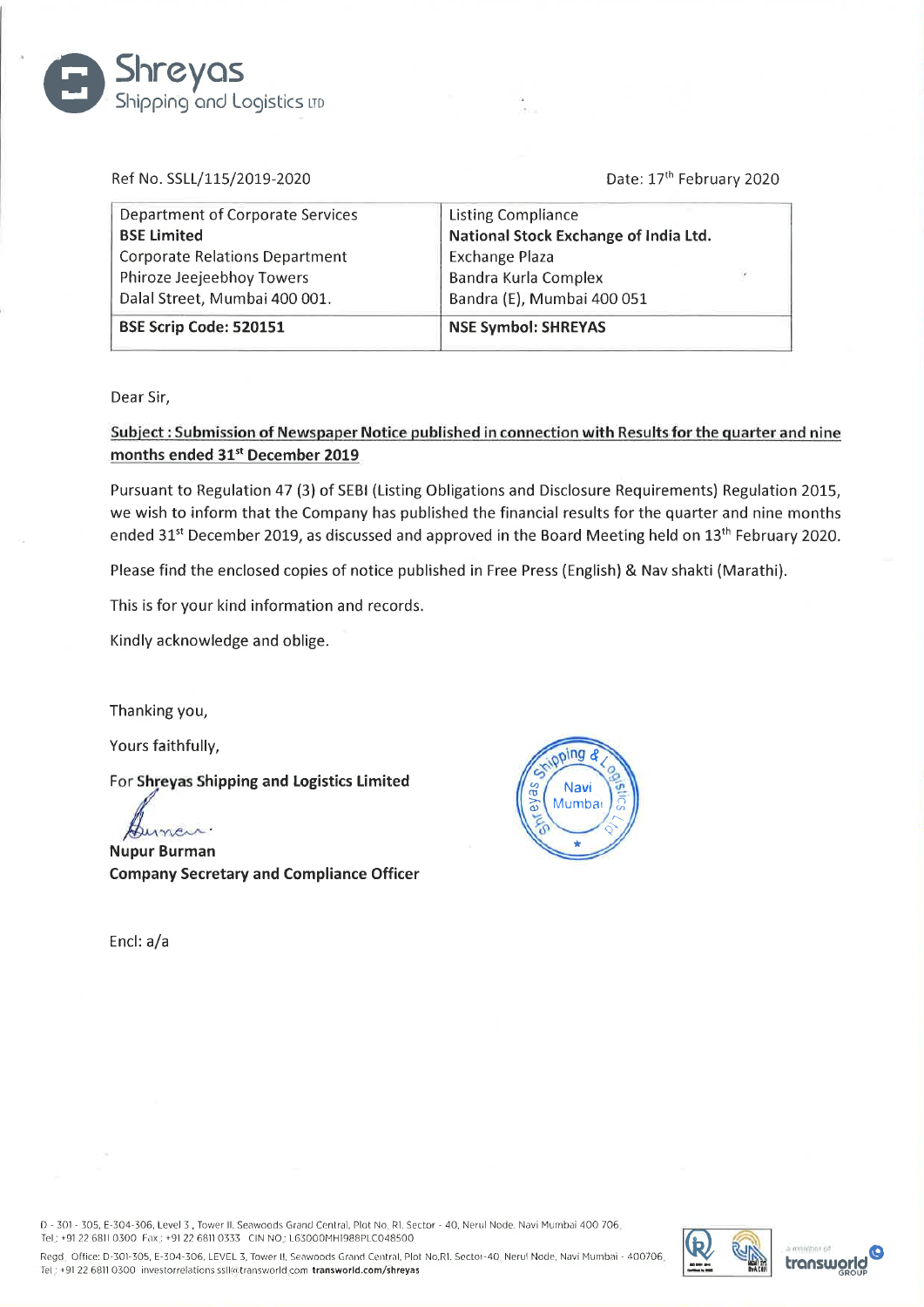明略 मंबर्ड, शनिवार, १५ फेब्रुवेरि २०२०



## Shipping and Logistics on

Read. Office : D 301-305, Level 3, Tawer II, Seawoods Grand Control, Plot No. R1, Sector 40, Nerul Node, Novi Mumbol-400706. Tel: 022 6811 0300 Pag 022 6811 0333

Email: investomelations ssli@transworld.com

Website: https://www.transworld.com/shreyas-shipping-and-logistics.html

CIN No.: L63000MH1988PLC048390

EXTRACT OF UNAUDITED STANDALONE AND CONSOLIDATED FINANCIAL RESULTS OF SHREYAS SHIPPING AND LOGISTICS LIMITED FOR THE QUARTER AND MINE MONTHS ENDED DECEMBER 31, 2019 (Ein Crown) **CONSOLIDATED RESULT STANDALONE RESULT BE** Nine Months Period Ending Year Ending **Particulars** Quarter Ending Nine Months Period Ending Year Ending **Quarter Ending** 31.12.2019 31.12.2018 31.12.2019 31.12.2018 31.03.2019 31.12.2019 31.12.2018 31.12.2019 31.12.2018 31.03.2019 453.85 464.46 62479 464.46 624.79 157.45 153.09 157.45 453.85 153.09 Total Income from Operations 12 Net Profit / (Loss) for the period (before tax, Exceptional and / or 9.03 11.78 13.44 29.82 33.37 9.03 11.78 13.44 22.99 32.85 **Extraordinary Items#)** Net Profit / (Loss) for the period before Tax talter Exceptional and / or  $2273$  $30.12$  $24,47$ 9.03 13.07 10.23 Extraordinary Items#) 9.03 13.07 13,44 34.32 Net Profit / (Loss) for the period aller tax (after Exceptional and / or 8.91 8.84 11.99 10.08  $22.12$ 29.77 12.75 12.79  $24.11$ 33.65 Extraordinary herns") Total Comprehensive Income for the period [Comprising Profit / (Loss) for the period (after tax) and other 10.15 27.13 10.20 15.88 11.02 15.77 25 35 Comprehensive income (after tax)] 17.84 12.91 15.36

21.96

10,51

10.98

21.96

313.69

15.33

18.33

21.96

3.93

3.93

## Diluted Note:

**Basic** 

I S.

a) The above is an extract of the detailed format of quarterly/Annual Financial Results filed with the Stock Exchanges under Requlation 33 of the SEBI (Listing Obligations and the detailed format of the Quarterly Financial http://www.transworld.com/shreyas

b) The above results for the quarter & nine months ended 31st December 2019 have been reviewed by the Audit Committee and approved by the Board of Directors in their respective meetings held on 13th February, 2020 and the Statutory Auditors of the Company have carried out a limited Review.

c) #-Exceptional and / or Extraordinary items adjusted in the Statement of Profit and Loss in accordance with Ind-AS Rules / AS Rules, whichever is applicable.

21.96

5.82

 $5.82$ 

d) Previous period figures have been rearranged and / or regrouped, wherever necessary, to make them comparable with those of current quarter."

21.96

5.81

5.81

21.96

4.08

4.08

For Shrayas Shipping and Logistics Limited

2196

10.07

10.07

21.96

421.83

13.56

13.56

21.96

4.59

4.59

21.96

5.46

5.46

Place : Novi Mumbai Date: February 13, 2020

4 Equity Share Capital

Sheet of previous year)

(for continuing and discontinued operations)

Reserves (excluding Revaluation

Reserve as shown in the Balance

Earnings Per Share (of Rs. 10/- each)

Capt. Vivok Kumar Singh **Managing Director** 

Sat, 15 February 2020 The Figue epaper freepressiournal in/c/49097218

 $\left( \frac{1}{2} \right)$ O